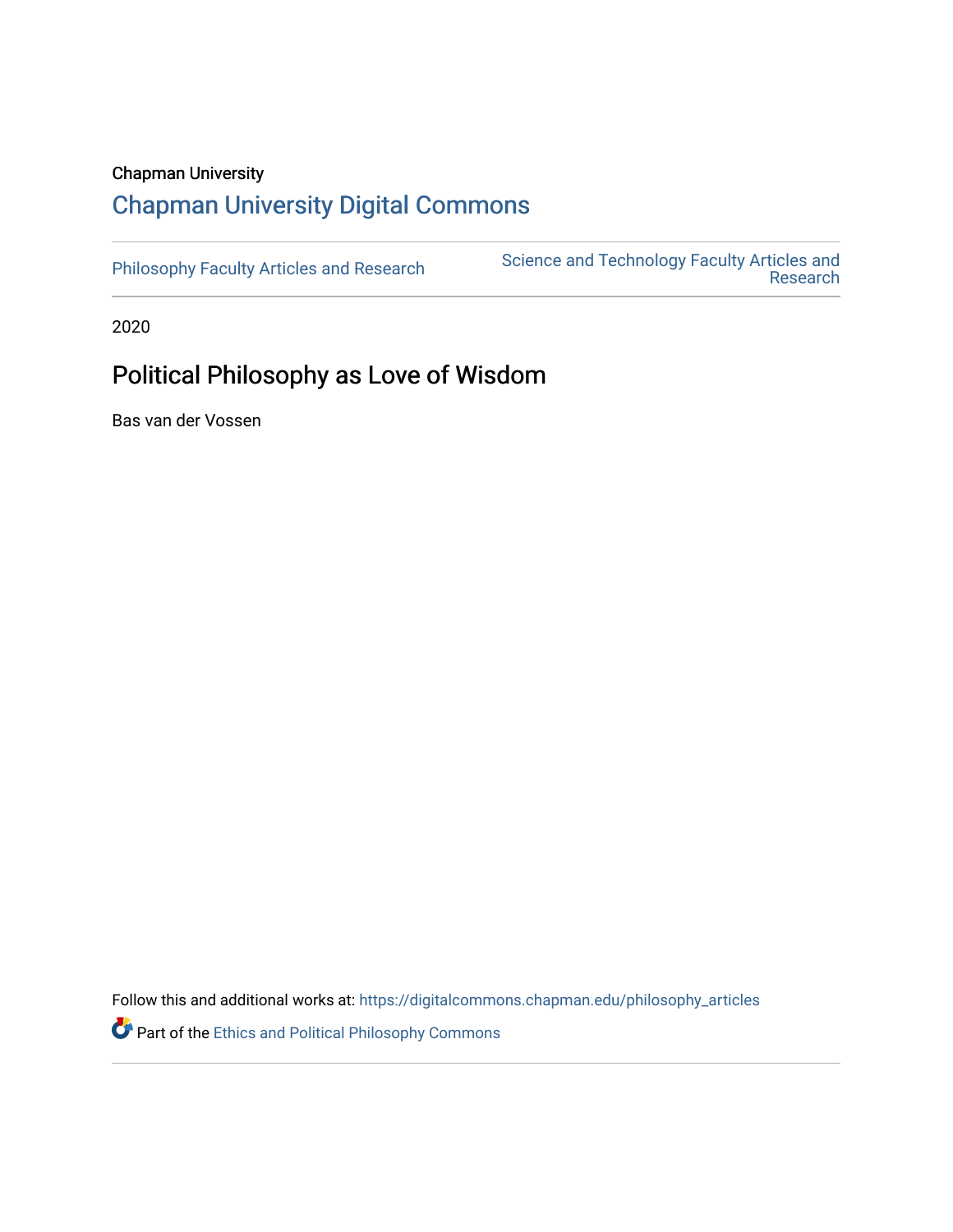# Political Philosophy as Love of Wisdom

## **Comments**

This is an Accepted Manuscript version of the following article, accepted for publication in Australasian Philosophical Review, volume 4, issue 1, in 2020. It is deposited under the terms of the Creative Commons Attribution-NonCommercial License ([http://creativecommons.org/licenses/by-nc/4.0/](https://creativecommons.org/licenses/by-nc/4.0/)), which permits non-commercial re-use, distribution, and reproduction in any medium, provided the original work is properly cited.

# Creative Commons License



This work is licensed under a [Creative Commons Attribution-Noncommercial 4.0 License](https://creativecommons.org/licenses/by-nc/4.0/) 

Copyright Taylor & Francis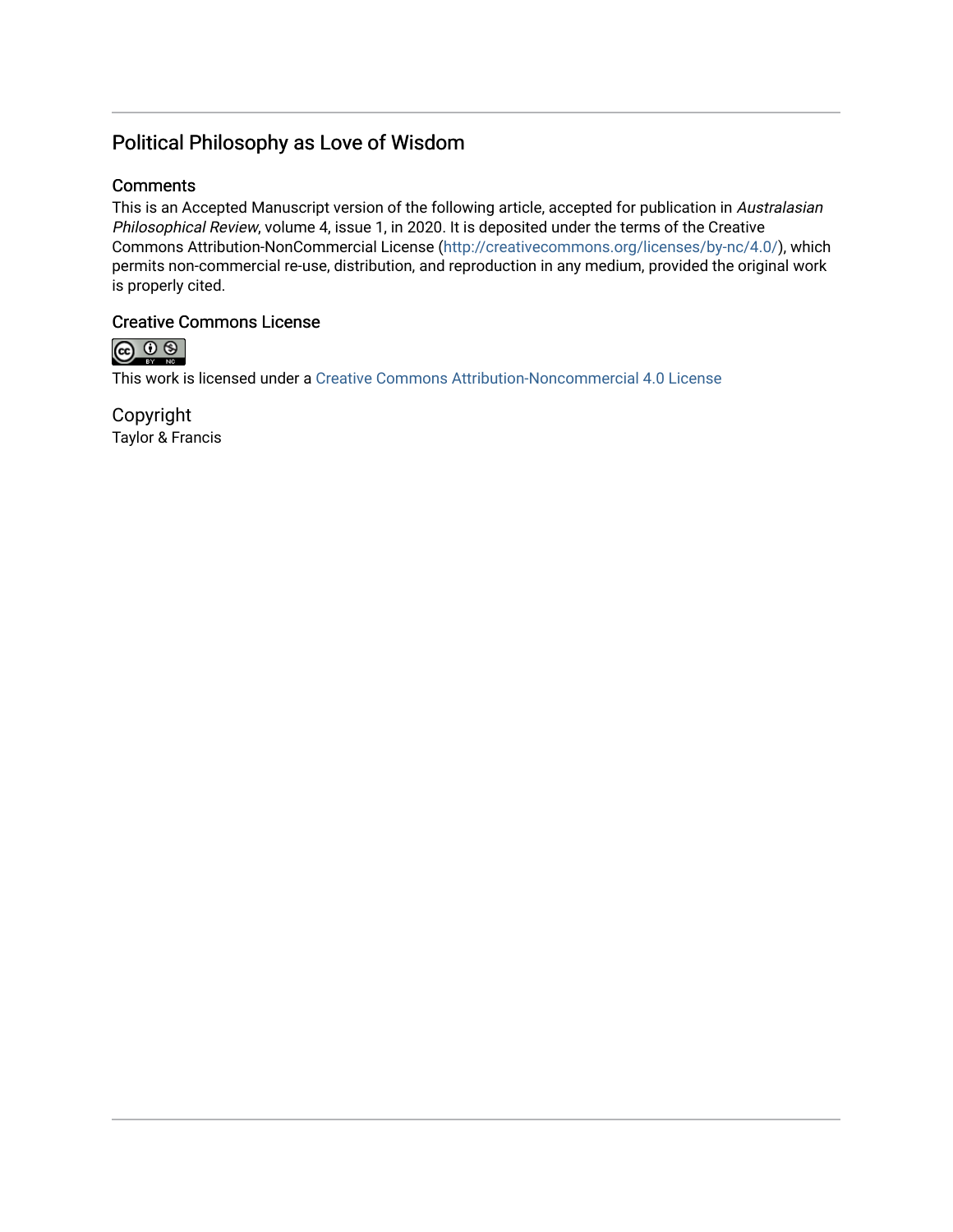## **Political philosophy as love of wisdom**

*Bas van der Vossen*

During my last year as a graduate student at Oxford, I attended G.A. Cohen's retirement lecture. As so often with Cohen, it turned out to be not so much a lecture as a stand-up comedy routine. After two hours of jokes, Cohen ended his lecture on a serious note. Addressing the graduate students in the room, he urged us to remain aware of how lucky we are to live the life of a philosopher. For all its foibles, doing philosophy means doing something genuinely important: seeking the truth.

Cohen's remark made an impact. It was a rousing statement of purpose and value, a commitment to doing philosophy for the right reasons. And it was coming from someone whose philosophical positions I rejected. I accept neither Cohen's conclusion nor his way of arriving at them. Still, we are participants in the same enterprise – working together at trying to discover what's truly just.

Avner de Shalit wants to move away from this way of doing political philosophy. Philosophers should do their work in direct consultation with "the people." This consultation is supposed to be the starting point of a new philosophical method. The goal of political philosophy is not so much to seek the truth about political matters. Rather, it's to think through the public's theories about the political institutions under which they live.

Let's call Cohen's (and my) view of political philosophy the *traditional* view. I label it traditional because, since its inception, almost all philosophy has understood the task of philosophers to be the search of the truth.<sup>[1](#page-2-0)</sup> Political philosophy, as just one branch of philosophy more generally, then seeks the truth about politics. That can be understood in many different ways: one might ask what politics really *is*, what it *represents*, what it *ought to be*, and so on. But in all guises, the truth-oriented nature of the task is essential.

By orienting the discipline toward finding out what "the public's" views are, de Shalit proposes a departure from this traditional view. To him, philosophical theories should go "hand in hand with common public sentiment". De Shalit's underlying reason illustrates the divergence. As de Shalit sees things:

Political philosophy is about political persuasion that certain positions or certain political institutions are ethical or just.

De Shalit takes both the political and the persuading parts very seriously. Instead of finding out what principles and conclusions might be true, he holds that "political philosophy should [use] ... not only the public's intuitions but also the public's theories."

In what follows, I shall defend the traditional view, that political philosophy is just one kind of philosophy in general – a search for the (political) truth. I won't argue that such truth-seeking is

<span id="page-2-0"></span><sup>1</sup> Most philosophers do not even think to state it explicitly or defend it. For instance, in his recent book *Doing Philosophy*, Timothy Williamson mentions it only in passing, such as when he expresses that philosophy has the same aim as the natural sciences, namely "to answer the same questions about the underlying nature of reality." Timothy Williamson, *Doing Philosophy*, (Oxford University Press, 2018), p. 4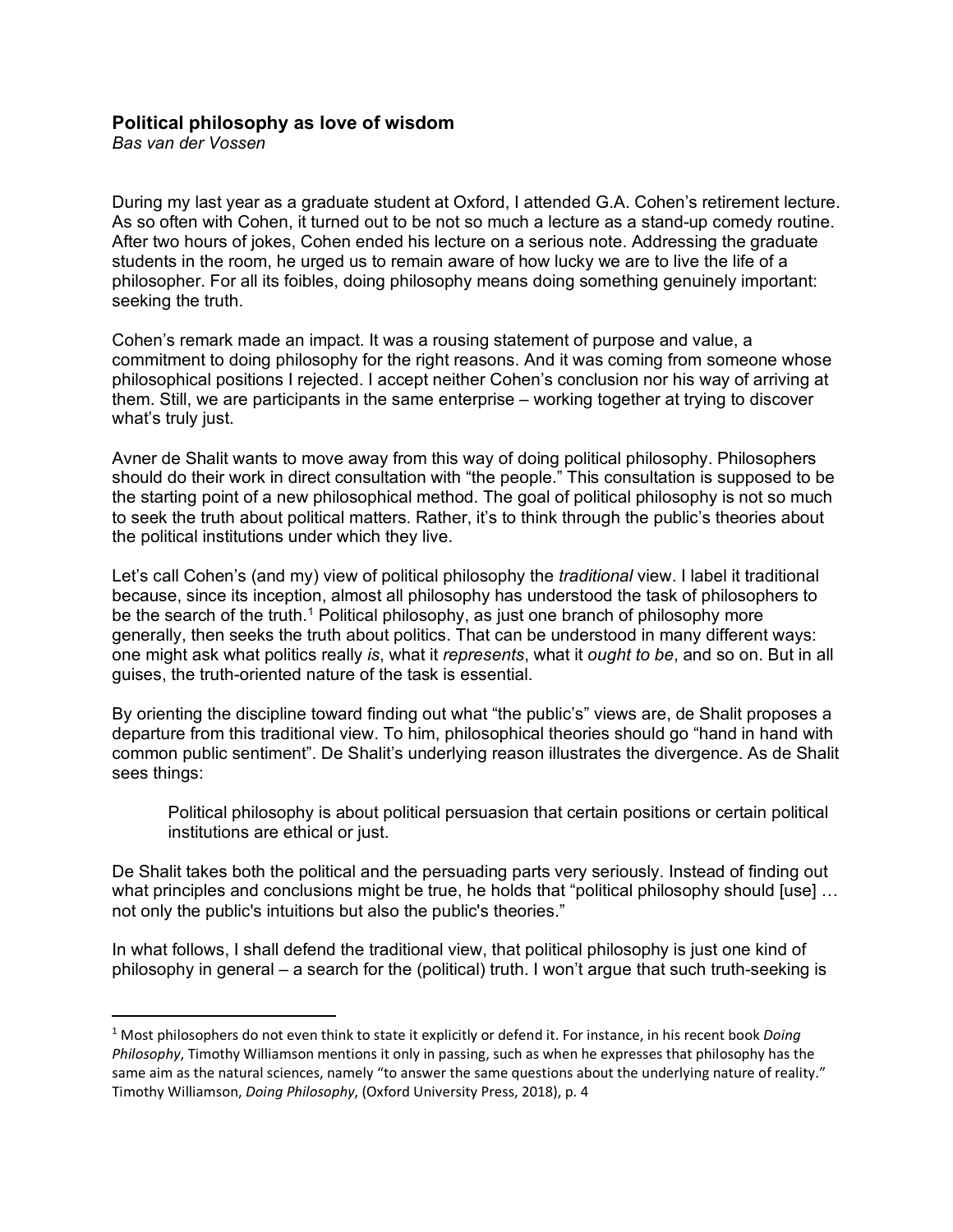the *only* goal that's appropriate for political philosophers. But I will argue that the goal is essential to what we do.

#### **Philosophy and public sentiment**

Consider again de Shalit's view that philosophical theories must go "hand in hand with common public sentiment." Does this proposal survive itself?

What about common public sentiment about how political philosophy is to be done? Lots of people seem to hold the traditional view of political philosophy I favor. (Do *the* people? More on that in a moment.) A theory of political philosophy that "goes hand in hand with common public sentiment" would then imply rejecting a view of political philosophy that "goes hand in hand with common public sentiment."

Of course, most likely "public sentiment" is divided on this issue. As it is on virtually every other philosophically interesting issue. What are we to make of that? The traditional view holds that it's the philosopher's job to investigate, in a principled and systematic way, which side (if any) is right. Indeed, it's our job to sort out what is right and true even in the case the public is *not* divided. After all, the public might (and often does) overwhelmingly support false views.

Socrates discussed philosophy in the streets, much like de Shalit wants us to do. But Socrates obviously did not think that the content of his views had to be sensitive to public sentiment. *All he did* was try to convince people they were wrong. The Athenian people, by contrast, backed up with death their demand that Socrates' theories remain in line with public sentiment.

What if things were different? Suppose the public thinks we should do what de Shalit wants. That wouldn't solve the issues above, but maybe we can live with that. Then again, why take *this* view of the public as authoritative for philosophical theory? After all, "the public" typically holds inconsistent views. Indeed, most individual people within the public hold inconsistent views. [2](#page-3-0)

This latter point is obvious, of course, and de Shalit recognizes it. But it's not clear he recognizes the problem it creates. For what is the follower of his proposal to do in light of such inconsistencies? It's complicated, to be sure, but one thing must be ruled out from the start. We cannot demand that our theories do not clash with "common public sentiment." The very fact that people have inconsistent views implies that any *consistent* theory will endorse a view that the public rejects.

We cannot figure out which parts of the overall inconsistent whole need to be rejected by reference to the public's inconsistent views, then. We need to appeal to some other, external standard. The truth seems the only acceptable one. (Wouldn't any other standard at least have to be a *true* standard?)

That's a good thing, too. Given that people hold inconsistent views, they hold views that are false. And since the public might be (is) mistaken about many important issues, it's a good idea to have people in our midst who make it their business to find out what's true about these issues. That business cannot take the public's views as its beginning or end.

<span id="page-3-0"></span> $2$  Below I will show there is no such thing as "the public," at least not in the sense needed for de Shalit's position to work. But even if there were "a public", is there such a thing as "the public's" *views*? Those impressed with Arrow's theorem and related findings would demur. In any case, there are extremely difficult issues about how to aggregate these views in a way that makes de Shalit's proposal workable.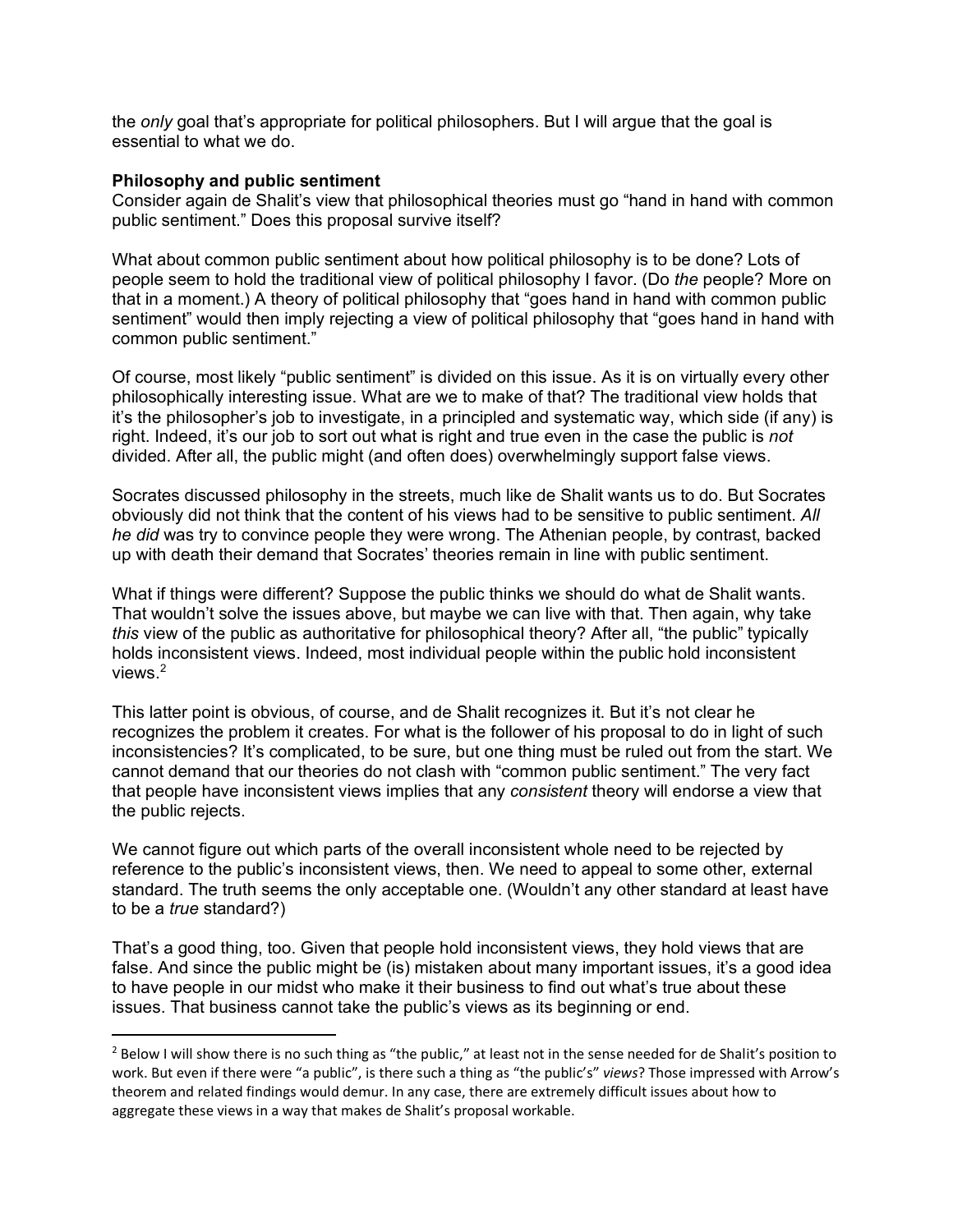### **Democracy in philosophy**

De Shalit thinks the traditional view of philosophy is undemocratic. It does not fit with a political theory that generally prizes democracy. For such a theory must value "consulting the public."

De Shalit is right, of course, that the traditional search for the truth need not put much stock in the generally held views of people in society. It recognizes questions as important even if they do not animate the public right now. And it recognizes questions as important even if their answers run directly contrary to what the public wants or thinks.

Still, without argument, a mere appeal to democracy isn't convincing. If democracy is an ideal, the question remains what it's an ideal *for*? Believing in democracy as an ideal for politics doesn't mean believing in democracy as an ideal for every part of life. One need not consult "the people" when thinking about where to go for lunch, say.

Whether or not philosophy should take into account what "the people" believe, then, depends on whether people's *beliefs* matter for determining its subject matter. Only a view that holds that "the people" should have a say in what counts as liberty or equality would imply that the success conditions of political philosophy include sensitivity to public opinion. Such a position I take to be dead on arrival. Liberty is what it is. And no matter what attitudes a society might have, if it treats women as inferior to men, say, it violates the ideal of equality. $3$ 

#### **Who are "the people"?**

Suppose I'm wrong about that. Suppose what "the people" think really does determine what counts as liberty or equality or what have you. And suppose that means philosophers should take the views of "the public" very seriously in their work. That raises a further question: who are "the people"?

This is no easy question to answer. And it's often highly contested. (As de Shalit obviously knows.) But it matters a lot. Who the people are determines with who we are politically associated. Who the people are determines for who we are forced to bear certain burdens. Who the people are determines to whose desires government subjects us. And much, much more.

This raises a major problem for de Shalit's position. For who counts as "the people" is *itself* a philosophical question. As such, it cannot be fruitfully addressed by asking an (assumed) public for *its* views. When we ask the current inhabitants of a territory whether or not outsiders have a right to immigrate, we will already have taken a stand on that question (thus begging it in the process). We will have already decided that *these* people have a say in the matter of who counts, a say that the (assumed) "outsiders" lack. But that cannot be an innocent assumption. Indeed, it's one that desperately needs to be questioned.

In much philosophical work, who "the people" are figures simply as an assumption. Many theories take societies or nations as a given, asking how those societies ought to be governed. But just as a lot turns on this question practically, so too a lot turns on it philosophically. Asking who the people are has the potential to uproot much of standard political thought, and virtually

<span id="page-4-0"></span><sup>3</sup> This is *not* to say that the search for the truth rules out seeing generally held intuitions about moral cases, say, to have evidentiary value. That (much more modest) suggestion is neither De Shalit's point, nor what's in dispute here.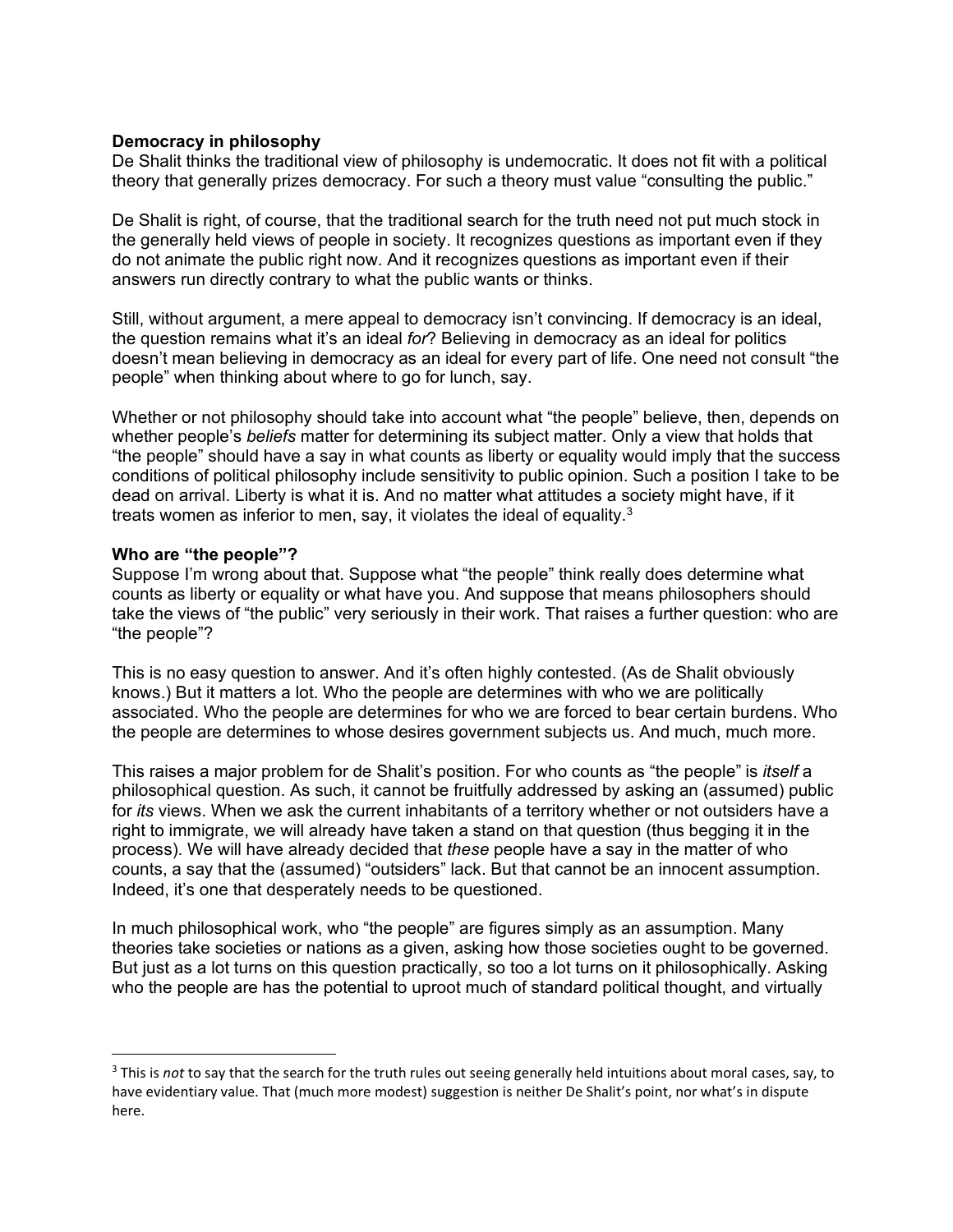all of common public sentiment. It may uproot theories of political obligation.<sup>[4](#page-5-0)</sup> It may uproot ideas about social justice.<sup>[5](#page-5-1)</sup> It, again, may uproot theories of immigration and global justice.<sup>6</sup> Whether or not these ideas really should be uprooted ought to be a prime question in political philosophy.

### **Philosophy and persuasion**

De Shalit seems animated by an aversion to philosophy that's academic in the pejorative sense. I share this aversion. Too much of our discipline investigates questions that are at best esoteric or irrelevant, at worst excuses to rack up publications. Two points are particularly well-taken. To find out what questions matter, we should be attuned to the problems and issues that appear in our lives, including our social lives. And to find out how best to ask those questions, we need a deep understanding of how our societies work. There is no disagreement between de Shalit and myself about this.

At times, de Shalit writes as if there is no conflict between a search for the truth and his conception of political philosophy. [7](#page-5-3) When discussing the traditional idea that philosophers should orient themselves toward the truth, he argues that:

[the] wish to prove that an argument is true should not be undermined if in addition [one] is socially or politically motivated to study this question.

As a general matter this is true, of course. One might be interested in social or political questions of the day, even consider those the most important ones, and then take it upon oneself to find out the truth about those questions. Again, there is no disagreement between us about this.

But that's not the important question here. What's important isn't whether such a position is possible in general, but whether it's possible given de Shalit's view that political philosophy is not just about the truth, but about *persuasion*.

Consider again de Shalit's proposal:

[P]olitical philosophy should indeed be conducted as a 'public' reflective equilibrium model, namely using not only the public's intuitions but also the public's theories.

Can it really be maintained that there are no trade-offs between truth-seeking and a program of persuasion using this method? Philosophy is a discipline of reason. We try to reconcile our initial views or intuitions with abstract principles we see reason to accept, rendering the whole of our beliefs internally consistent and as plausible as we might hope for.

<span id="page-5-0"></span><sup>4</sup> See e.g. A. John Simmons' "particularity requirement." See A. John Simmons, *Moral Principles and Political Obligations*, (Princeton University Press, 1979).

<span id="page-5-1"></span><sup>5</sup> Compare David Miller's discussion of social justice. See e.g. David Miller, *Principles of Social Justice*, (Harvard University Press, 1999).

<span id="page-5-2"></span><sup>6</sup> For several arguments to this effect, see Bas van der Vossen & Jason Brennan, *In Defense of Openness*, (Oxford University Press, 2018).

<span id="page-5-3"></span> $7$  Despite, and seemingly contradicting his "democratic" conception of political philosophy, de Shalit affirms a commitment to the traditional view I defend. For example, when de Shalit distinguishes philosophy from mere ideology, he writes: "What legitimizes their contributions [from a philosophical point of view] is that their theories are true, not that they represent certain interests or ideals in an eloquent or elegant manner."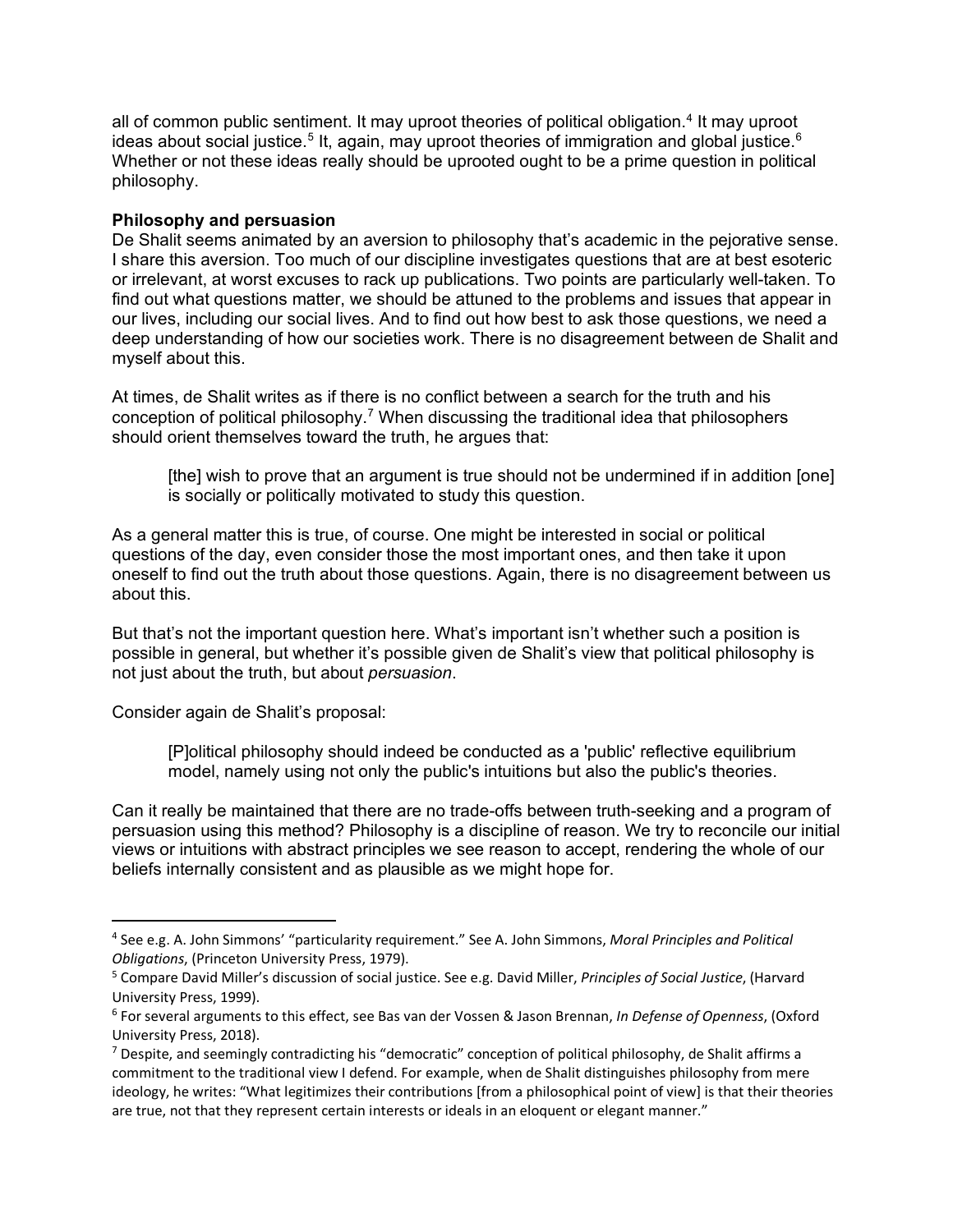Clearly, such a discipline need not be particularly well-suited for producing persuasive views. Psychologists teach us that reason isn't great at persuading. What really sways people's opinions are appeals to emotion or sentiment. We need not go as far as saying that the emotional tail is wagging the rational dog. Perhaps reason is more than merely the faculty of making sound good what we're already emotionally predisposed to accept. On that view, it's *reasoning* rather than reason that moves the needle. And the persuasiveness of reasoning often doesn't hinge on its being internally consistent.<sup>[8](#page-6-0)</sup>

Still, on any view, the thing that changes people's minds is rarely the philosophical quality of one's argument. It takes training to become receptive to that. The standards of success for persuasiveness of an argument do not coincide with its truth-value, then. It's one thing to know the right answer about something, quite another to persuade others of that answer. And saying the thing that's persuasive can require something quite different from saying what's true. Indeed, that's why de Shalit proposes his different conception of how political philosophy is to be done in the first place.

Becoming more persuasive can require incurring costs along the dimensions of reason and truth-seeking. To illustrate, consider once again the example of immigration. Suppose the truth about the ethics of migration supports, as I believe, open borders. This position, of course, has not exactly proven persuasive in our world. One of the safest ways to lose an election in virtually any country today is to advocate for more immigration. Yet, the position may be (is) true.

How might we persuade people of its truth, then? One effective approach would be to follow de Shalit's recommendation, and appeal to false, but widely held, premises. The case for open immigration doesn't hinge on its being good for the domestic economy. Yet, making the point that increased immigration in fact *is* good for the domestic economy will prove more persuasive than pointing out that (the non-existent) economic benefits of restricting immigration would not justify infringing the liberty of strangers. $^9$  $^9$ 

Might de Shalit say that arguing this way has no truth-costs? Arguments like this are conditional – they suggest that the case for open borders relies on its economic gains. But one can assert the truth of the conditional without asserting the truth of its antecedent. So why say that such an argument violates the demands of traditional political philosophy?

But this really is too cute. In putting forth an argument like this, the conversational implicature will be clear to everyone: the speaker will be commonly understood to be endorsing its premises. It's like saying that *if* immigration were economically harmful, that would suffice to show it unjust. And doing that really is harmful – however misguided in this particular context. It gives the false idea that societies can legitimately prioritize their own economic well-being at the (serious) costs of others a veneer of respectability it simply does not merit. Of course, endorsing true conclusions on the basis of false premises beats false conclusions on the basis of false premises. But we should set our sights higher than that.

In any case, even that task cannot be done without the truth. If we're supposed to persuade people, of *what* are we supposed to persuade them? Presumably of the things like how our society might be improved, say. But that, of course, requires that we first figure out what constitutes a true improvement. If we critique a society's institutions as (really) unjust, we are

<span id="page-6-0"></span><sup>8</sup> See Jonathan Haidt, *The Righteous Mind*, (Vintage Books, 2012)

<span id="page-6-1"></span><sup>9</sup> For supporting empirical evidence, see Van der Vossen & Brennan, *In Defense of Openness*.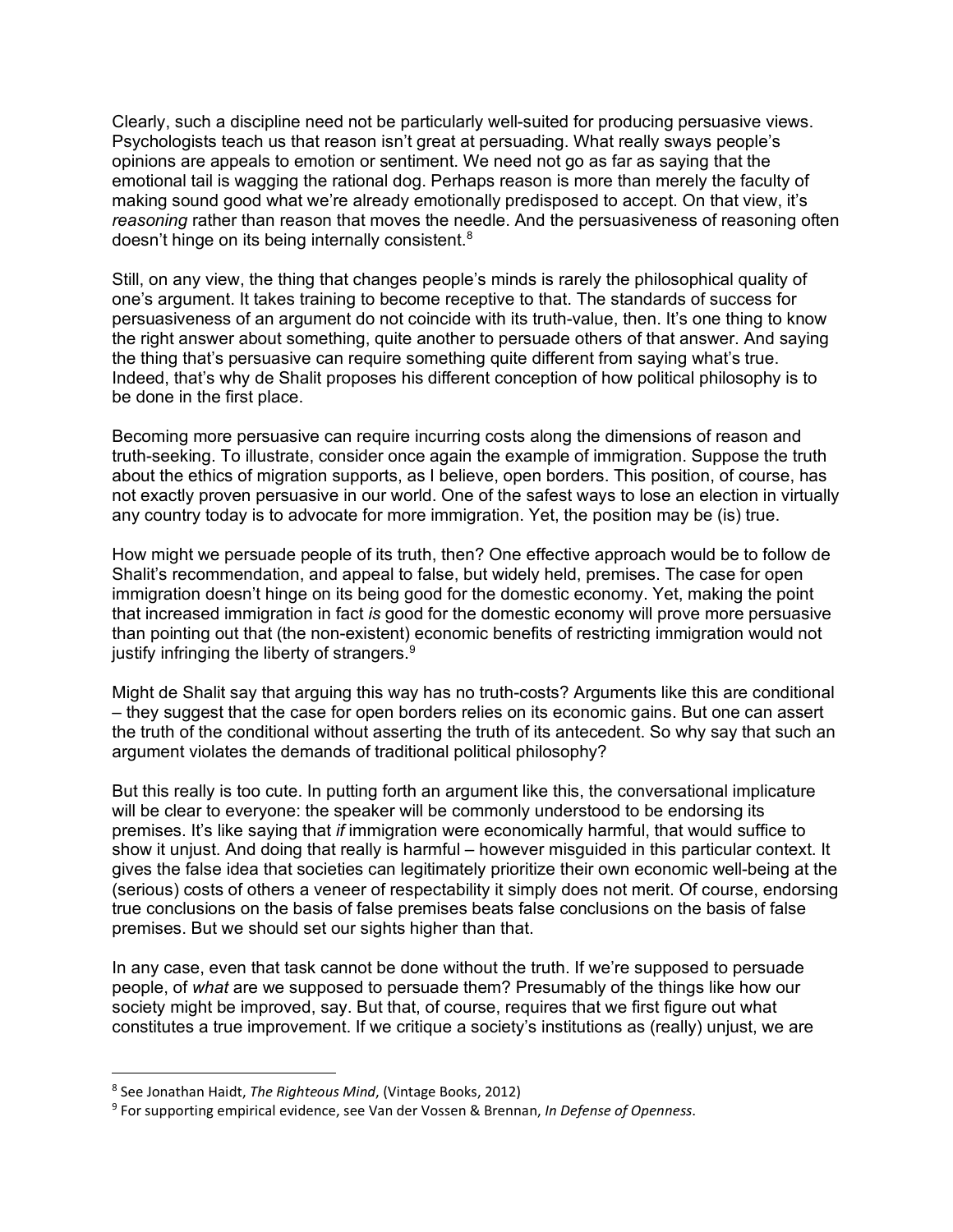thereby committing ourselves to the truth about justice mattering (a lot). And that truth may or may not be implied by "the public's theories."

#### **A spectrum**

On a purist version of de Shalit's proposal, *political* philosophy becomes a very peculiar branch of philosophy. If we take that proposal to its logical extreme – understanding political philosophy as purely about persuasion, using "the public's" theories and assumptions – it's no longer something done with an eye to the truth or reason. At that point, one might wonder if we're still engaged in political *philosophy*.

One might wonder, of course, whether this view can be thusly contained. I suspect that if de Shalit's arguments are sound, they would be sound for all of philosophy – indeed, all of science. And if that's the case, the public's views would have to become important data for all these questions. But I take it no one seriously maintains, say, that whether or not "the public" believes the earth is heating up matters for whether or not it is in fact heating up.

De Shalit isn't proposing such an extreme view, of course. Rather, the point is that there's a spectrum of approaches to political philosophy. At one end, there's the pure traditional conception, truth-seeking its sole aim. At the other, a pure version of de Shalit's proposal, its aim persuading the public using its theories and intuitions.

Points between those two extremes represent different trade-offs between the two goals, incurring some cost along one dimension in order to serve the other. Simplifying greatly, and assuming a constant rate, we can represent the trade-off as in Figure 1.<sup>[10](#page-7-0)</sup>



Figure 1

The trade-off here is one of *aims*. It need not be one of success. Hopefully the truth has some persuasive force in and of itself. And those who orient themselves toward pure persuasiveness may still end up spreading beliefs that are true. Still, the trade-off between aims is what's at stake here, and there's little reason to think there is no correlation between aiming at the truth and achieving it.

De Shalit's proposal implies sacrificing some truth-seeking in order to gain some persuasiveness. Is that acceptable? It depends. Two things are particularly important. First, there are the demands of the situation in which one finds oneself. Sometimes, the times are such as to demand more persuasion – sometimes, pure truth-finding is more important. Second,

<span id="page-7-0"></span> $10$  Obviously, there are more aims that philosophy might serve, posing different kinds of trade-offs. In reality, then, there is an n-dimensional choice space representing all trade-offs.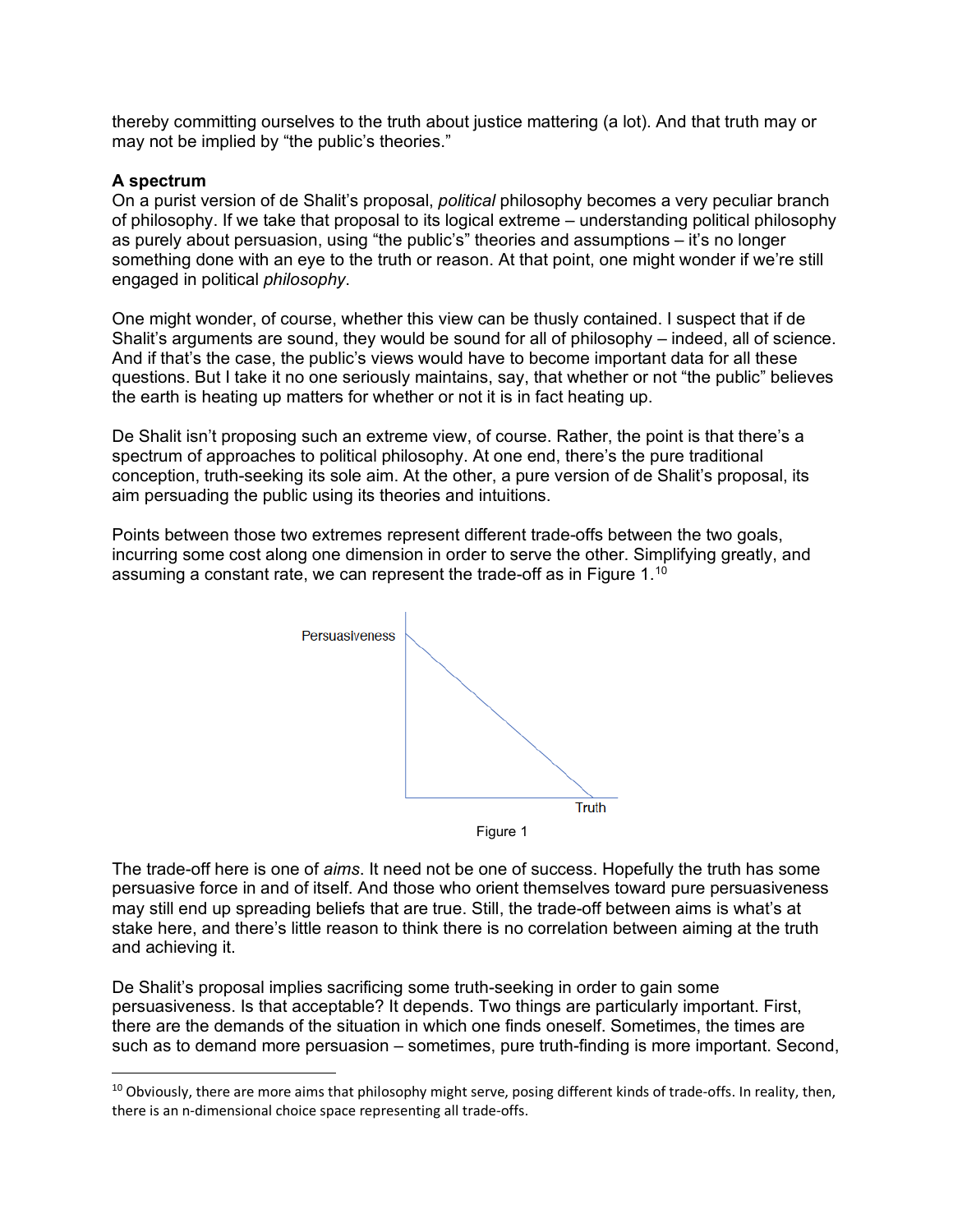there is the issue of one's relative abilities. Some people are better at being persuasive, others better at truth-finding.

Other things equal, the strength of the imperative to orient oneself toward persuasiveness over truth-finding roughly corresponds to the product of these two factors. To the extent that one finds oneself in more urgent circumstances, and to the extent that one is well-placed to help improve them, one becomes more permitted (perhaps required) to move away from pure philosophy.

The worry about de Shalit's argument thus isn't that he is willing to sacrifice truth-seeking for persuasiveness at all. Given the right circumstances, that can be the right approach. Rather, the worry is his ruling out that one might *resist* the trade-off. The pure version of the traditional conception of philosophy is important. Sometimes, for some people (I would say: most of the time, and for most of us) seeking the truth *simpliciter* is the right thing to do.

De Shalit labels this position narcissist:

I called this the Narcissist position, not because I believe that those holding it are narcissists, but because it sends the message that philosophy is pure and beautiful and should not engage in muck, i.e. argumentation in politics. Doing political philosophy is about judgement, whereas doing politics is about deciding what to do, and the two need not coincide.

Note that this argument presupposes that there indeed *are* trade-offs between persuasion and truth. But if there really are such trade-offs, and the truth must matter in the end, his proposal to orient political philosophy towards persuasiveness becomes deeply problematic. It sacrifices a valuable and worthwhile task.

#### **On impact**

Academics, de Shalit observes, often find themselves frustrated because "it is extremely difficult for them to make an impact on real life." One of de Shalit's motivations to orient political philosophy toward persuasion is to avoid this frustration. Perhaps persuading (if one is lucky) people on the street is more rewarding than knowing that one's published work is read by some of one's colleagues (if one is lucky).

Suppose political philosophers really are frustrated. So what? It's odd, to say the least, to call for a revision of how philosophy is done because one doesn't enjoy the way it ought to be done. No doubt, philosophy can be a psychologically taxing field (full of reminders of the limits of one's understanding, full of rejection, and more). At times, it can feel like a life no "normal" human being could enjoy. But that doesn't show that the discipline should be reformed. If anything, it shows that one should try to do a better job. Or, if that's not on the cards and one really cannot live with it, it shows that one ought to look for another job.

*Must* philosophers have impact? That might support requiring a persuasive approach like de Shalit's.<sup>[11](#page-8-0)</sup> But the desire to make an impact might be questioned, too. Personally, I think it's overrated. (It smacks, if I may be forgiven, of a kind of narcissism of its own.)

<span id="page-8-0"></span> $11$  Assuming, that is, that de Shalit's approach indeed promises to deliver more impact. That assumption might be questioned. Making impact one's goal need not actually deliver more impact.